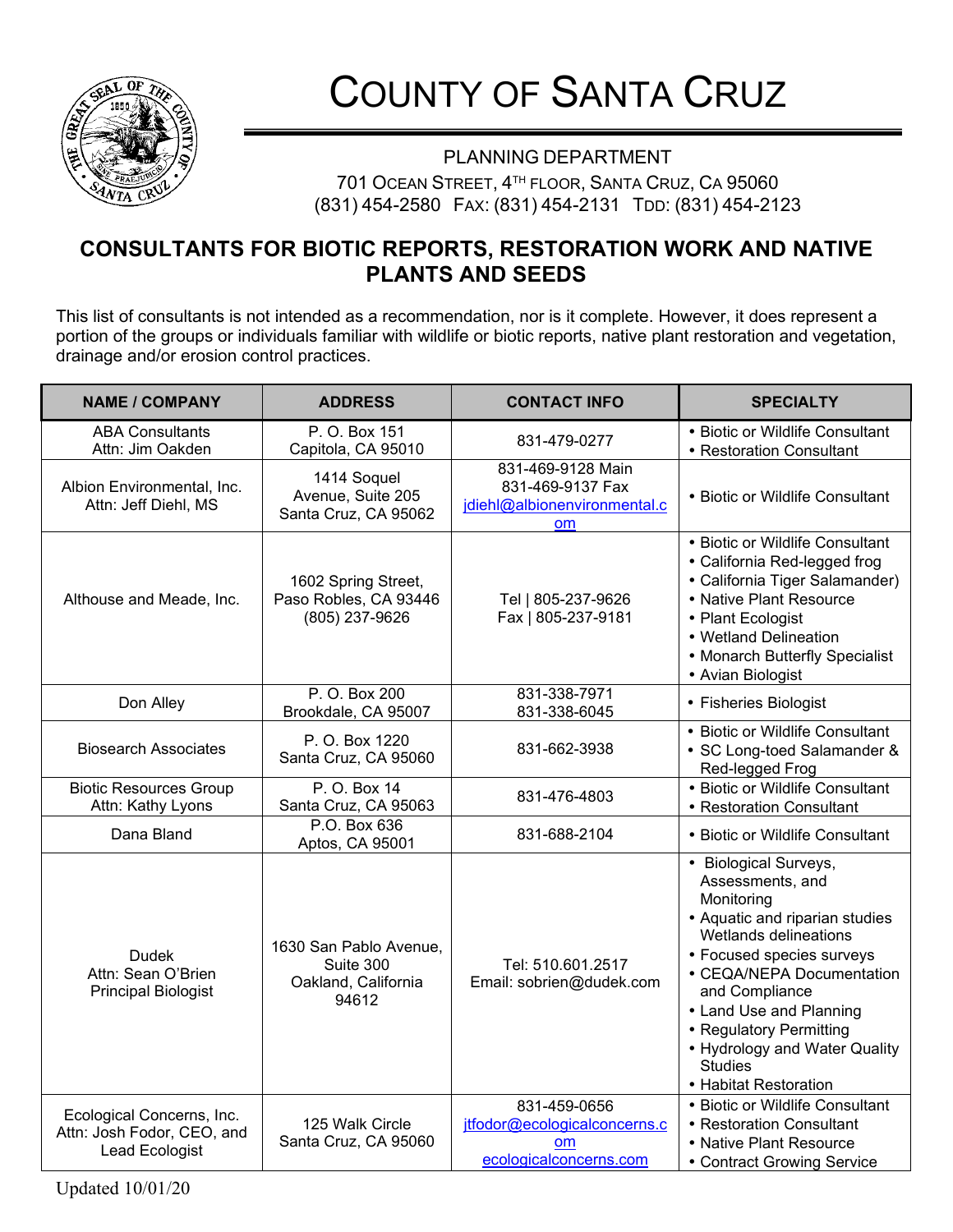| <b>EMC Planning Group Inc.</b><br>Attn: Gail Bellenger, MA,<br><b>RPA</b><br>Senior Biologist/Registered<br>Professional Archaeologist | 301 Lighthouse Avenue,<br>Suite C<br>Monterey, CA 93940           | Phone: 831.649.1799<br>Fax: 831.649.8399<br>bellenger@emcplanning.com<br>www.emcplanning.com | • Special-Status Species<br>Surveys/Reports<br>· Biological Resource<br>Assessments<br>• Pre-Construction Biological<br><b>Surveys and Construction</b><br>Monitoring<br>• Habitat Restoration<br>Planning/Mitigation<br>Monitoring<br>• Regulatory Compliance |
|----------------------------------------------------------------------------------------------------------------------------------------|-------------------------------------------------------------------|----------------------------------------------------------------------------------------------|----------------------------------------------------------------------------------------------------------------------------------------------------------------------------------------------------------------------------------------------------------------|
| Coast Range Biological, LLC<br>Attn: Tom Mahony, Principal                                                                             | PO Box 1238<br>Santa Cruz, CA 95061                               | 831-426-6226 office/fax<br>831-345-4690 cell<br>coastrange@sbcglobal.net                     | • Plant Ecologist                                                                                                                                                                                                                                              |
| <b>Confluence Environmental</b><br>Consulting                                                                                          | 1129 Walk Circle<br>Santa Cruz, CA 95060                          | 831-621-8084<br>confluencerestoration.com                                                    | • Native Restoration and<br>Landscaping<br>• Restoration Consultant<br>• Native Plant Resource<br>• Contract Growing Service                                                                                                                                   |
| <b>Scott Cressy</b>                                                                                                                    | 147 Ashbury Avenue<br>El Cerrito, CA 94530                        | 510-525-4389<br>510-525-0533                                                                 | • Fisheries Biologist                                                                                                                                                                                                                                          |
| John Dayton                                                                                                                            | 1165 Lisa Lane<br>Santa Cruz, CA 95062                            | 831-464-0589                                                                                 | • Entomologist<br>• Monarch Butterfly Specialist<br>• Monarch Butterfly Reports                                                                                                                                                                                |
| EcoSystems West<br>Attn: William Davilla,<br><b>Principal and Senior Botanist</b>                                                      | 819 1/2 Pacific Avenue,<br>Suite 4<br>Santa Cruz, CA 95060        | 831-429-6730<br>831-429-8742 fax                                                             | • Biotic or Wildlife Consultant<br>• Botanist<br>• Restoration Consultant                                                                                                                                                                                      |
| <b>Elkhorn Native Plant Nursery</b><br>Attn: Jean Elizabeth Ferreira                                                                   | P. O. Box 270<br>Moss Landing, CA<br>95039                        | 831-763-1207                                                                                 | • Native Plant Resource                                                                                                                                                                                                                                        |
| <b>Entomological Consulting</b><br>Services, Ltd.<br>Attn: Richard Arnold                                                              | 104 Mountain View<br>Court<br>Pleasant Hill, CA 94523             | 925-825-3784                                                                                 | • Biotic or Wildlife Consultant<br>• Sandhills entomology                                                                                                                                                                                                      |
| John Gilchrist & Associates                                                                                                            | 226 Spring Street<br>Santa Cruz, CA 95060                         | 831-429-4355<br>831-425-2305                                                                 | • Biotic or Wildlife Consultant<br>• Restoration Consultant                                                                                                                                                                                                    |
| <b>Greening Associates</b><br>Attn: Suzanne Schettler                                                                                  | P. O. Box 277<br>Ben Lomond, CA 95005                             | 831-336-1745                                                                                 | • Biotic or Wildlife Consultant<br>• Restoration Consultant                                                                                                                                                                                                    |
| <b>Grey Hayes</b>                                                                                                                      | 849 Almar Avenue, C-<br>418<br>Santa Cruz, CA 95060               | 831-426-3880                                                                                 | • Biotic or Wildlife Consultant<br>• Restoration Consultant                                                                                                                                                                                                    |
| H. T. Harvey & Associates<br><b>Ecological Consultants</b><br>Attn.: Ron Duke, President                                               | 983 University Avenue<br><b>Building D</b><br>Los Gatos, CA 95032 | 408-458-3200<br>408-458-3210 fax<br>marketing@harveyecology.co<br>m                          | • Biotic or Wildlife Consultant<br>• Restoration Consultant                                                                                                                                                                                                    |
| Inger Marie Laursen, M.Sc.                                                                                                             | P.O. Box 7830 Santa<br><b>Cruz CA 95061</b>                       | Phone: 831.334.9287<br>iml@jaredphoto.com                                                    | • Wildlife Biologist (Freelance)                                                                                                                                                                                                                               |
| Jodi M. McGraw, Ph.D.<br><b>Population and Community</b><br>Ecologist<br>Sand Hills Specialist                                         | <b>PO Box 221</b><br>Freedom, CA 95019                            | (831) 768-6988<br>Jodi@jodimcgrawconsulting.c<br><b>om</b>                                   | • Sandhills<br>• Biotic or Wildlife Consultant<br>• Restoration Consultant<br>• Native Plant Resource                                                                                                                                                          |
| Michael Marangio                                                                                                                       | 618 Lexington Avenue,<br>Apt. 2<br>El Cerrito, CA 94530           | 510-528-7858<br>mmar@earthlink.net                                                           | • Biotic or Wildlife Consultant<br>(Cal. tiger salamander, SC<br>long-toed salamander, &<br>Cal red-legged frog)<br>• Restoration Consultant                                                                                                                   |